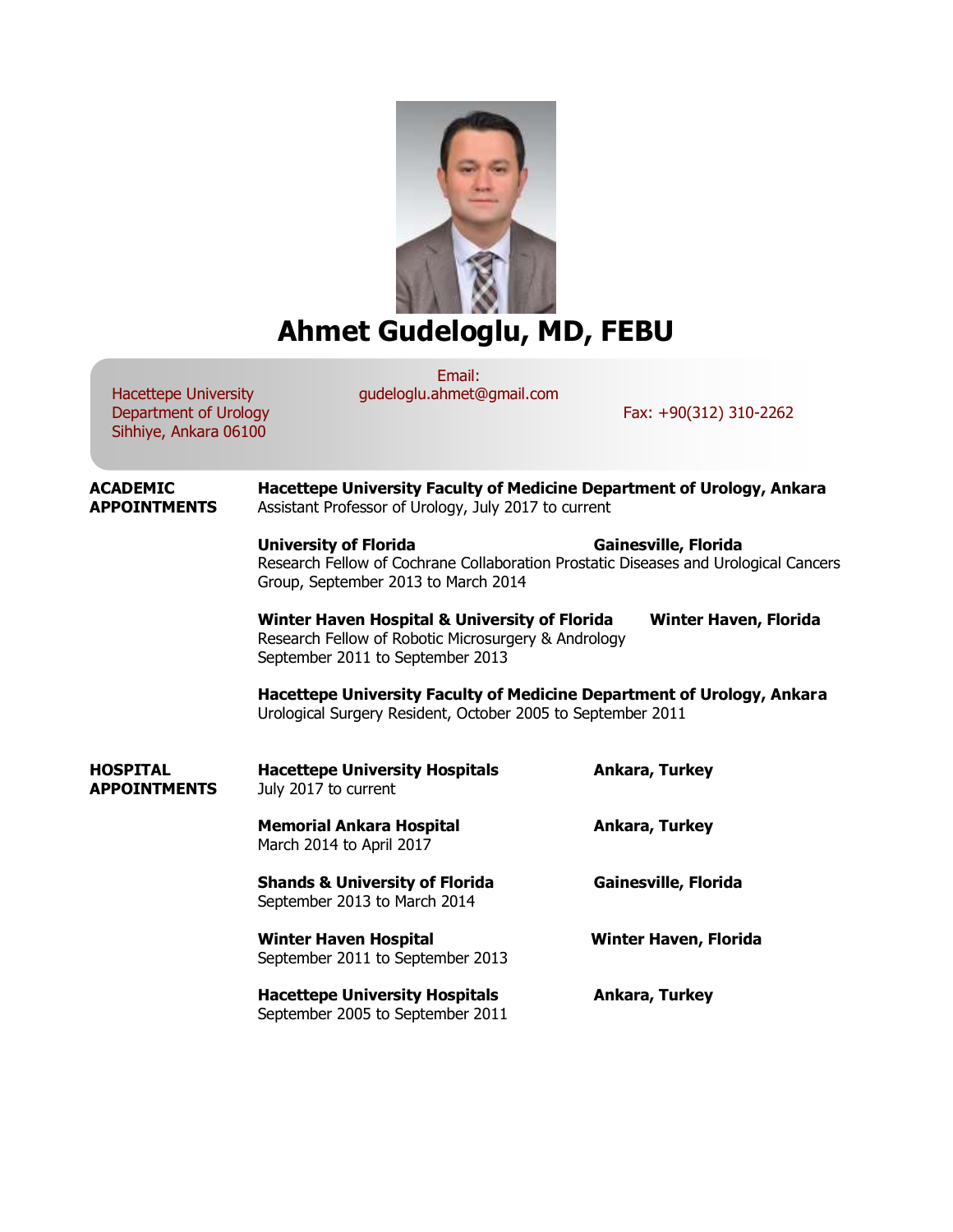| <b>EDUCATION</b>                         | <b>University of Florida</b><br><b>Gainesville, Florida</b><br>Research Fellowship of Cochrane Collaboration Prostatic Diseases and Urological<br>Cancers Group, September 2013 to March 2014 |                                                   |                     |
|------------------------------------------|-----------------------------------------------------------------------------------------------------------------------------------------------------------------------------------------------|---------------------------------------------------|---------------------|
|                                          | Winter Haven Hospital & University of Florida<br>Research Fellowsip of Robotic Microsurgery & Andrology<br>September 2011 to September 2013                                                   | <b>Winter Haven, Florida</b>                      |                     |
|                                          | Hacettepe University Faculty of Medicine Department of Urology, Ankara<br>Urological Surgery Residency Training, September 2005 to September 2011                                             |                                                   |                     |
|                                          | <b>Ondokuz Mayis University</b><br><b>Samsun, Turkey</b><br>Medical Doctorate Degree, September 1999 to June 2005                                                                             |                                                   |                     |
| <b>CLINICAL</b><br><b>OBSERVERSHIP</b>   | <b>Henri Mondor Hospital Department of Urology</b><br>September 2007                                                                                                                          |                                                   | <b>Paris/France</b> |
|                                          | <b>University of Virginia Department of Urology</b><br><b>July 2008</b><br><b>University of Florida Department of Urology</b><br>August 2009                                                  | Charlottesville, Virginia<br>Gainesville, Florida |                     |
| <b>COURSES</b>                           | <b>Laparoscopic Hands on Training Program</b><br>Ankara / Turkey<br>Gazi University Medical Faculty Animal Laboratory March 2008                                                              |                                                   |                     |
|                                          | 8 <sup>th</sup> European Urology Residents Education Program Prague/Czech Republic<br>(EUREP) September 2010                                                                                  |                                                   |                     |
|                                          | <b>Course of Biostatistics, Ankara Urological Society</b><br>January 2011                                                                                                                     | Ankara / Turkey                                   |                     |
|                                          | <b>Workshop on Developing a Systematic Review</b><br>Johns Hopkins Bloomberg School of Public Health, July 2013                                                                               | <b>Baltimore, Maryland</b>                        |                     |
|                                          | <b>Renal Stones in Practice an Advance Course:</b><br>Fondazione Internazionale Menarini 3rd International Meeting on Nephrolithiasis                                                         | <b>Rome/Italy</b>                                 |                     |
| <b>HONORS &amp;</b><br><b>AWARDS</b>     | Society of Urological Surgery 'Kubilay Inci Young Academician Award'<br>November 2014                                                                                                         |                                                   |                     |
| <b>CONSULTANT</b><br><b>APPOINTMENTS</b> | MMI Robotic Microsurgical Platform - Medical Micro Instruments S.P.A, April 2018<br>MMI Robotic Microsurgical Platform - Medical Micro Instruments S.P.A, April 2019                          |                                                   |                     |
| <b>CERTIFICATION</b>                     | European Board of Urology                                                                                                                                                                     |                                                   |                     |
| <b>SOCIETIES</b>                         | Minimally Invasive Urological Society in Turkey<br>Urooncology Society in Turkey<br>Society of Urological Surgery in Turkey<br>Robotic Assisted Microsurgical and Endoscopic Society (RAMSES) |                                                   |                     |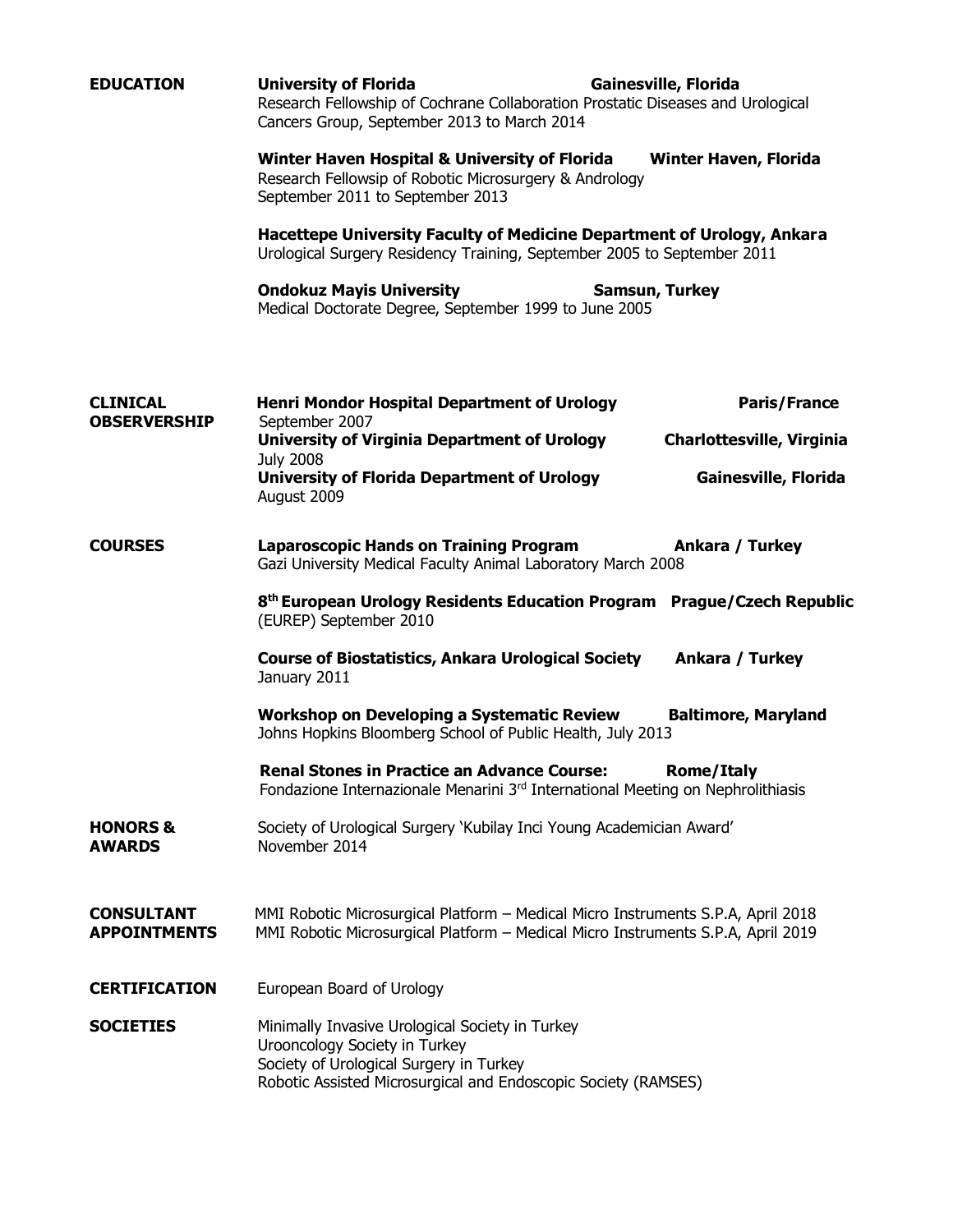1: Agarwal A, Parekh N, Panner Selvam MK, Henkel R, Shah R, Homa ST, Ramasamy R, Ko E, Tremellen K, Esteves S, Majzoub A, Alvarez JG, Gardner DK, Jayasena CN, Ramsay JW, Cho CL, Saleh R, Sakkas D, Hotaling JM, Lundy SD, Vij S, Marmar J, Gosalvez J, Sabanegh E, Park HJ, Zini A, Kavoussi P, Micic S, Smith R, Busetto GM, Bakırcıoğlu ME, Haidl G, Balercia G, Puchalt NG, Ben-Khalifa M, Tadros N, Kirkman-Browne J, Moskovtsev S, Huang X, Borges E, Franken D, Bar-Chama N, Morimoto Y, Tomita K, Srini VS, Ombelet W, Baldi E, Muratori M, Yumura Y, La Vignera S, Kosgi R, Martinez MP, Evenson DP, Zylbersztejn DS, Roque M, Cocuzza M, Vieira M, Ben-Meir A, Orvieto R, Levitas E, Wiser A, Arafa M, Malhotra V, Parekattil SJ, Elbardisi H, Carvalho L, Dada R, Sifer C, Talwar P, **Gudeloglu A**, Mahmoud AMA, Terras K, Yazbeck C, Nebojsa B, Durairajanayagam D, Mounir A, Kahn LG, Baskaran S, Pai RD, Paoli D, Leisegang K, Moein MR, Malik S, Yaman O, Samanta L, Bayane F, Jindal SK, Kendirci M, Altay B, Perovic D, Harlev A. Male Oxidative Stress Infertility (MOSI): Proposed Terminology and Clinical Practice Guidelines for Management of Idiopathic Male Infertility. World J Mens Health. 2019 May 8. doi: 10.5534/wjmh.190055. [Epub ahead of print] Review. PubMed PMID: 31081299.

2: Calixte N, Kartal IG, Tojuola B, **Gudeloglu A**, Etafy M, Brahmbhatt JV, Mendelson RA, Chetta M, Parekattil SJ. Salvage Ultrasound-guided Targeted Cryoablation of The Perispermatic Cord For Persistent Chronic Scrotal Content Pain After Microsurgical Denervation Of The Spermatic Cord. Urology. 2019 May 4. pii: S0090-4295(19)30417-0. doi: 10.1016/j.urology.2019.04.027. [Epub ahead of print] PubMed PMID: 31063763.

3: Etafy M, **Gudeloglu A**, Brahmbhatt JV, Parekattil SJ. Review of the role of robotic surgery in male infertility. Arab J Urol. 2017 Dec 13;16(1):148-156. doi: 10.1016/j.aju.2017.11.006. eCollection 2018 Mar. Review. PubMed PMID: 29713546; PubMed Central PMCID: PMC5922003.

4: Calixte N, Tojuola B, Kartal I, **Gudeloglu A**, Hirsch M, Etafy M, Mendelson R, Djokic B, Sherba S, Shah K, Brahmbhatt J, Parekattil S. Targeted Robotic Assisted Microsurgical Denervation of the Spermatic Cord for the Treatment of Chronic Orchialgia or Groin Pain: A Single Center, Large Series Review. J Urol. 2018 Apr;199(4):1015-1022. doi: 10.1016/j.juro.2017.10.030. Epub 2017 Oct 25. PubMed PMID: 29079446.

5: Jung JH, **Gudeloglu A**, Kiziloz H, Kuntz GM, Miller A, Konety BR, Dahm P. Intravesical electromotive drug administration for non-muscle invasive bladder cancer. Cochrane Database Syst Rev. 2017 Sep 12;9:CD011864. doi: 10.1002/14651858.CD011864.pub2. Review. PubMed PMID: 28898400; PubMed Central PMCID: PMC6483767.

6: Tojuola B, Layman J, Kartal I, **Gudelogul A**, Brahmbhatt J, Parekattil S. Chronic orchialgia: Review of treatments old and new. Indian J Urol. 2016 Jan-Mar;32(1):21-6. doi: 10.4103/0970-1591.173110. Review. PubMed PMID: 26941490; PubMed Central PMCID: PMC4756545.

7: Aldemir M, Karaguzel E, Okulu E, **Gudeloglu A**, Ener K, Ozayar A, Erel O. Evaluation of oxidative stress status and antioxidant capacity in patients with renal cell carcinoma. Cent European J Urol. 2015;68(4):415-20. doi: 10.5173/ceju.2015.656. Epub 2015 Nov 23. PubMed PMID: 26855793; PubMed Central PMCID: PMC4742443.

8: Aldemir M, Akdemir F, Okulu E, Ener K, Ozayar A, **Gudeloglu A**. Evaluation of blood platelet count and function in patients with erectile dysfunction. Andrologia. 2016 Mar;48(2):189-92. doi: 10.1111/and.12430. Epub 2015 Apr 29. PubMed PMID: 25923175.

9: Yaman ME, **Gudeloglu A**, Senturk S, Yaman ND, Tolunay T, Ozturk Y, Arslan AK. A critical appraisal of the North American Spine Society guidelines with the Appraisal of Guidelines for Research and Evaluation II instrument. Spine J. 2015 Apr 1;15(4):777-81. doi: 10.1016/j.spinee.2015.01.012. Epub 2015 Jan 19. PubMed PMID: 25614152.

10: Gupta M, McCauley J, Farkas A, **Gudeloglu A**, Neuberger MM, Ho YY, Yeung L, Vieweg J, Dahm P. Clinical practice guidelines on prostate cancer: a critical appraisal. J Urol. 2015 Apr;193(4):1153-8. doi: 10.1016/j.juro.2014.10.105. Epub 2014 Nov 4. Review. PubMed PMID: 25451831.